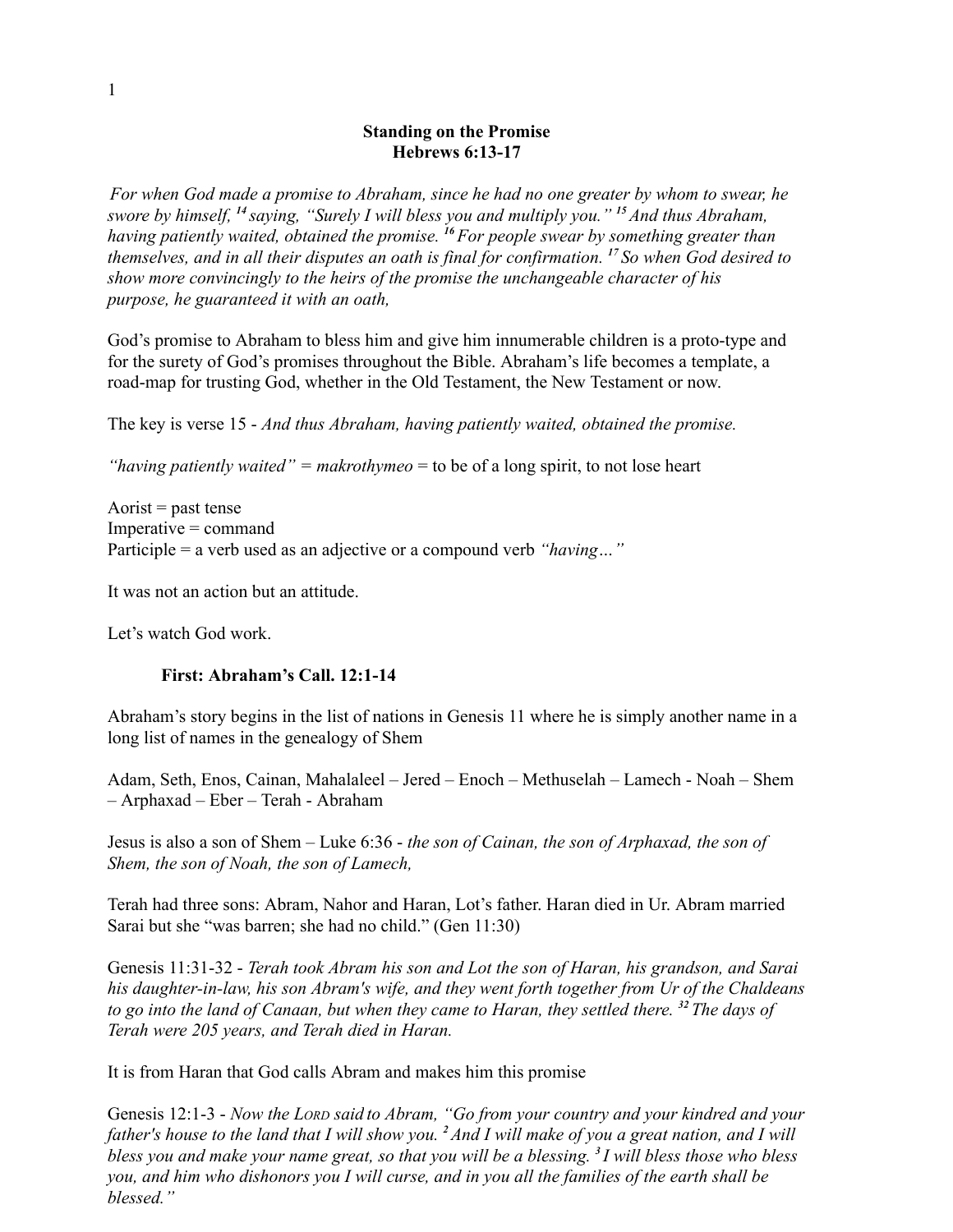a) *I will make of you a great nation* b) *I will bless you* c) *And make your name great* d) *You will be a blessing* e) *I will bless those who bless you* f) *Him who dishonors you, I will curse* g) *In you all the families of the earth shall be blessed*

Now we understand why the Scripture points to Sarai as barren. She has naturally had no children and God has chosen to make a promise of national and then global blessing to a man whose wife is apparently infertile.

12:4 - Abraham is 75 at this time.

- a) Abram moved to Shechem in Canaan 12:6
- b) where God promised the land to Abram's descendants 12:6
- c) He built an altar to the Lord 12:7
- d) He moved to Bethel (house of God) 12:8
- e) He built another altar to God at Bethel 12:8
- f) Abraham moved on to Negeb (Negev) the desert in Southern Israel
- g) When a famine hit the Negeb, Abraham moved to Egypt
	- Abram lied about Sarai 12:13
	- became rich there 12:16 & 13:2
	- but Pharaoh discovered the treachery and had Abram deported 12:20

Note: Abraham built no altar in Egypt. He made no sacrifices there. Nor did God speak to him in Egypt.

Back in Israel, Abraham returned to Bethel and called on God at his previously built altar 13:3-5

Lot had also been made rich in Egypt. Their herds competed for the land so Abraham gave Lot the choice of land. Lot chose Sodom and "Abraham settled in the land of Canaan" (13:12)

At this time, God reiterated his promise to Abram

13:14-17 - *The LORD said to Abram, after Lot had separated from him, "Lift up your eyes and look from the place where you are, northward and southward and eastward and westward, <sup>15</sup>for all the land that you see I will give to you and to your offspring forever. <sup>16</sup>I will make your offspring as the dust of the earth, so that if one can count the dust of the earth, your offspring also can be counted. <sup>17</sup>Arise, walk through the length and the breadth of the land, for I will give it to you."*

*Abram then moved to Hebron (David's first capitol) and "built an altar to the Lord" 13:18*

Chapter 14 relates Abram's adventures: rescuing Lot and being blessed by Melchizedek

#### **Second: Abram's Salvation 15:6**

In chapter 15, God reassures Abram of his promise – 15:1 – but Abram questions God about it.

God responds, *"Look toward heaven, and number the stars, if you are able to number them." Then he said to him, "So shall your offspring be."* 15:5

And *"he believed the Lord, and he counted it to him as righteousness"* 15:6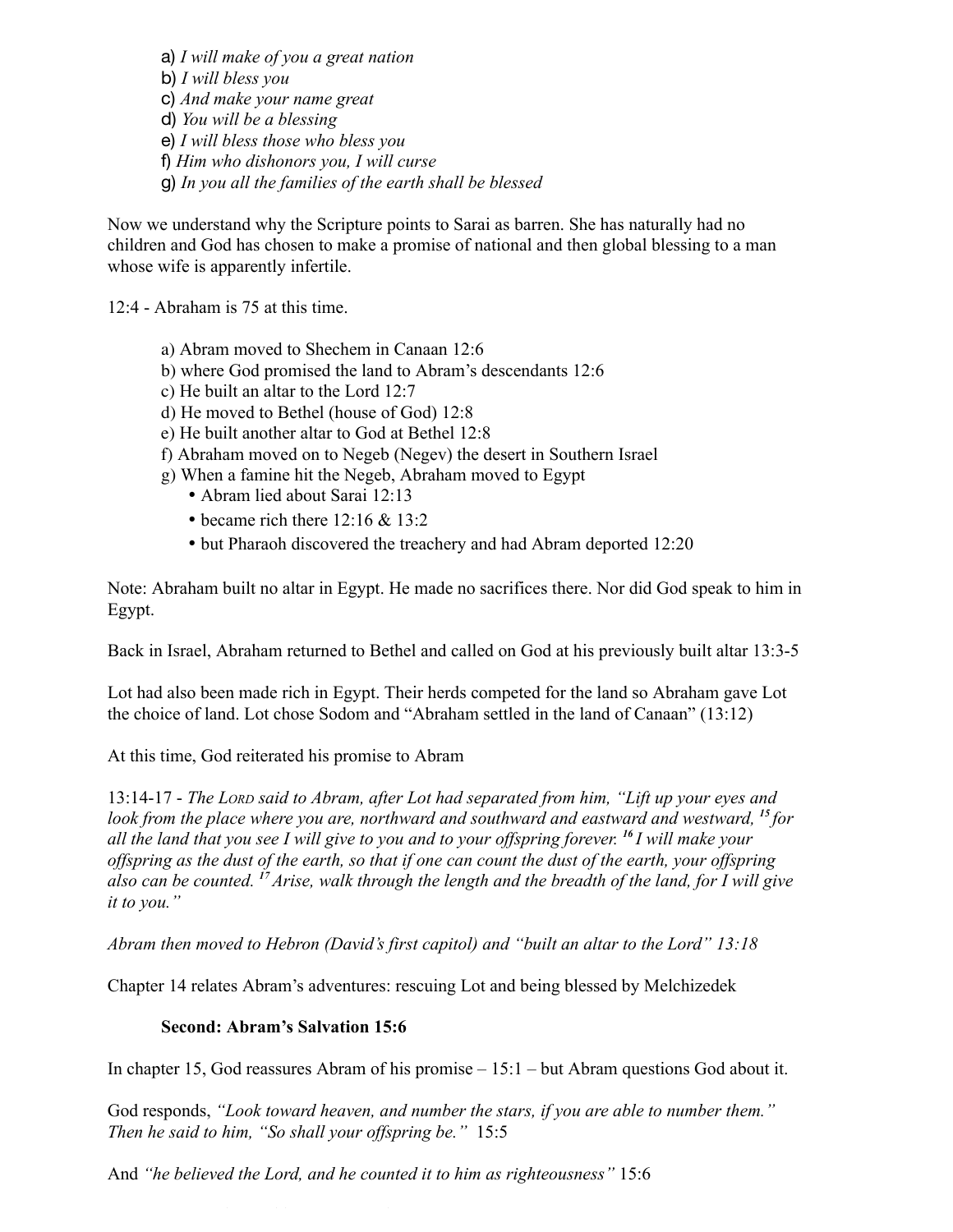Romans 4 – Paul uses this moment to demonstrate

a) salvation by faith. 1-8 b) Gentile inclusion in the covenant 9-12 c) Summary 13-16 d) Reminder 17-22 e) Point 23-25

Everyone who believes is a child of Abraham because Abraham believed God and was saved.

Galatians 3:7-9 – *Know then that it is those of faith who are the sons of Abraham. <sup>8</sup>And the Scripture, foreseeing that God would justify the Gentiles by faith, preached the gospel beforehand to Abraham, saying, "In you shall all the nations be blessed."<sup>9</sup>So then, those who are of faith are blessed along with Abraham, the man of faith.*

Back to 15:7-21 – God the Father and Son ratify the covenant God made with Abram.

This is Hebrews 6:16-17 - *<sup>16</sup>For people swear by something greater than themselves, and in all their disputes an oath is final for confirmation. <sup>17</sup>So when God desired to show more convincingly to the heirs of the promise the unchangeable character of his purpose, he guaranteed it with an oath,*

18 - *so that by two unchangeable things,*

- a) His promise Genesis 12:1-3
- b) His oath Genesis 15:13-20

*in which it is impossible for God to lie, we who have fled for refuge might have strong encouragement to hold fast to the hope set before us.*

#### **Third: Abraham's Failure 16**

V 2 - *And Abram listened to the voice of Sarai.* ILL – The Hagarian effect

Galatians 3:2-3 - *Let me ask you only this: Did you receive the Spirit by works of the law or by hearing with faith? <sup>3</sup>Are you so foolish? Having begun by the Spirit, are you now being perfected by the flesh?*

2 Corinthians 10:3-4 - *For though we walk in the flesh, we are not waging war according to the flesh. <sup>4</sup>For the weapons of our warfare are not of the flesh but have divine power to destroy strongholds.*

Galatians 4:21-31 - *Tell me, you who desire to be under the law, do you not listen to the law? <sup>22</sup>For it is written that Abraham had two sons, one by a slave woman and one by a free woman. <sup>23</sup>But the son of the slave was born according to the flesh, while the son of the free woman was born through promise. <sup>24</sup>Now this may be interpreted allegorically: these women are two covenants. One is from Mount Sinai, bearing children for slavery; she is Hagar. <sup>25</sup>Now Hagar is Mount Sinai in Arabia; she corresponds to the present Jerusalem, for she is in slavery with her children. <sup>26</sup>But the Jerusalem above is free, and she is our mother. <sup>27</sup>For it is written, "Rejoice, O barren one who does not bear; break forth and cry aloud, you who are not in labor! For the children of the desolate one will be more than those of the one who has a husband." <sup>28</sup>Now you, brothers, like Isaac, are children of promise. <sup>29</sup>But just as at that time he who was born according to the flesh persecuted him who was born according to the Spirit, so also it is now. <sup>30</sup>But what does the Scripture say? "Cast out the slave woman and her son, for the son of the slave woman shall not inherit with the son of the free woman." <sup>31</sup>So, brothers, we are not children of the slave but of the free woman.*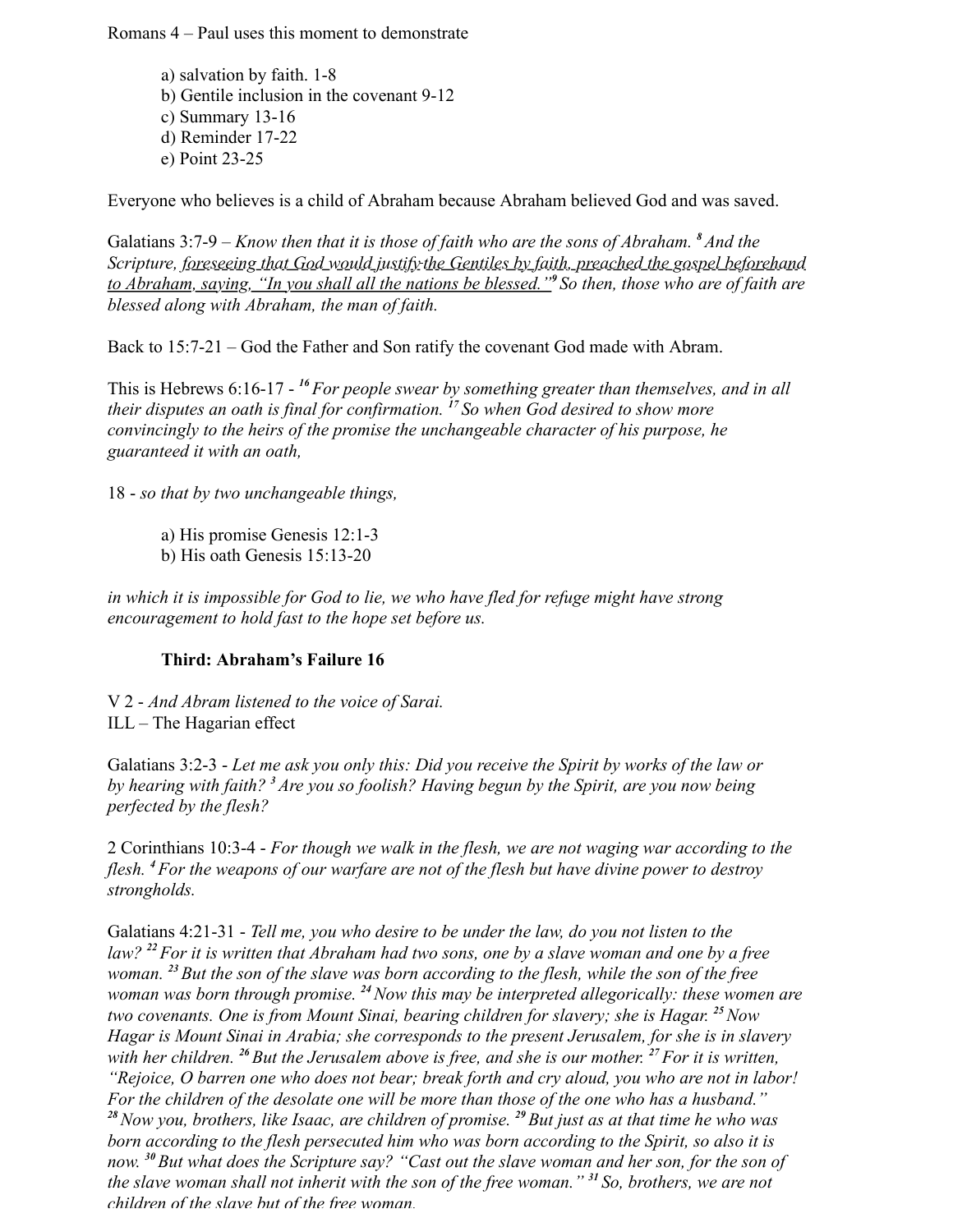*children of the slave but of the free woman.*

Abraham was 75 when God promised him nations. He is 86 when Ishmael is born (16:16).

# **Fourth: Abraham's Sign 17**

Twenty-four years later, when Abraham was 99, God instructed him to be circumcised.

vs 10-11 - *This is my covenant, which you shall keep, between me and you and your offspring after you: Every male among you shall be circumcised. <sup>11</sup>You shall be circumcised in the flesh of your foreskins, and it shall be a sign of the covenant between me and you.*

This cutting away of the flesh is essential because it reminds us that the flesh can never satisfy God or fulfil his plan.

When confronted with the impossibility of an even older Sarai bearing a child of promise, Abraham still wants God to bless Ishmael - v 10 - *"Oh that Ishmael might live before you!"* 

# 15-22

It is also at this time that God changes Abram's name to Abraham – 17:5 - *No longer shall your name be called Abram, but your name shall be Abraham, for I have made you the father of a multitude of nations.*

17:15 - *And God said to Abraham, "As for Sarai your wife, you shall not call her name Sarai, but Sarah shall be her name.*

God changes the name of Abram to Abraham and Sarai to Sarah. So Abram (*Noble Father*) becomes Abraham (*Father of many*) and Sarai, (*Princess*) becomes Sarah (*Mother of Nations*).

# **Fifth: Growth in Grace 18**

1-21 – The promise is given to Sarah 22-33 – Interceding for Sodom 19 – God rescues Lot and destroys Sodom

### **Sixth: Abraham's Repeated Failure. 19**

1 - *From there Abraham journeyed toward the territory of the Negeb and lived between Kadesh and Shur; and he sojourned in Gerar*

Abraham repeated his lie to Abimelech 2-13

In spite of Abraham's lie, God uses Abimelech to bless Abraham – 14-16

God hears Abraham's prayer and blesses Abimelech's house – 17-18

### **Sixth: Abraham's Son of Promise 21**

1-7 – Isaac is born

Abraham is 100 years old – v 5 - *Abraham was a hundred years old when his son Isaac was born to him.*

Abraham believed God for 25 years.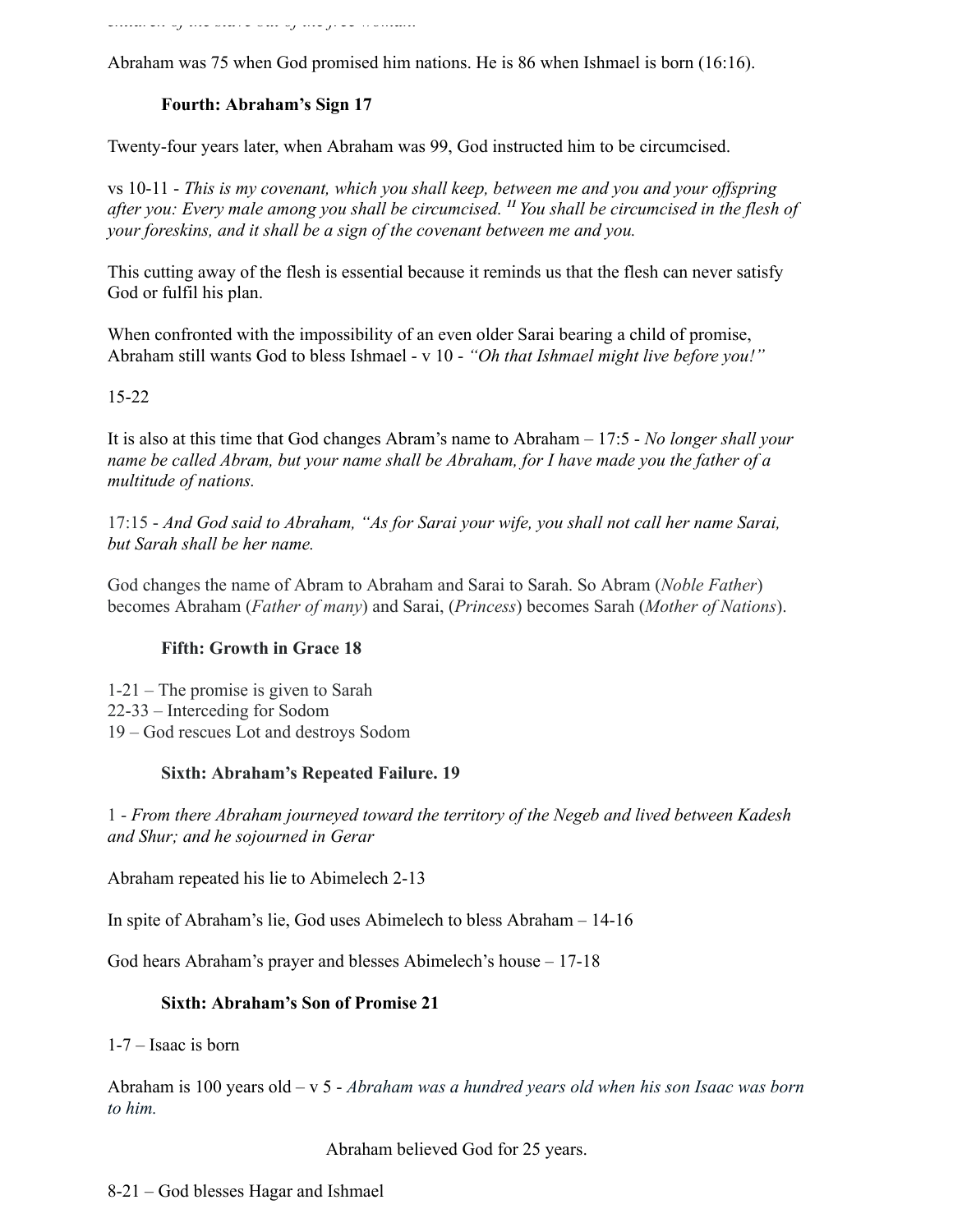22-34 – Abraham makes a generational treaty with Abimelech

# **Seventh: Abraham's Faith is Tested 22**

God commands Abraham to sacrifice Isaac

a) Both fulfilled promises (Gen 12:3; Gen 3:15) b) Both were the only son of their father (Gen 22:2; Matt 3:16) c) Both were loved by their fathers (Genesis 22:2; Matthew 3:16, 17). d) Both had a 3-day experience (Gen 22:4; Matt 12:40) e) Both were accompanied by 2 men (Gen 22:3; Matt 27:38) f) Both carried their own wood (Gen 22:6; John 19:17) g) Both submitted to their father (Gen 22:9; Lk 22:42) h) Both asked a question of their father (Gen 22:7; Matt 27:46) i) Both were brought back from the dead (Gen 22:12; Matt 28:6-7)

Jesus in Adam – A first Son / The first Adam and the last Adam Jesus in Abraham – He believed God and saves nations Jesus in Isaac – He is the son of promise Jesus in Jacob – He is wounded and is never the same Jesus in Joseph – He is loved, betrayed, resurrected, reunited with the Father and saves the world

The key concept in Abraham's life is faith.

vs 4-5 - *On the third day Abraham lifted up his eyes and saw the place from afar. <sup>5</sup>Then Abraham said to his young men, "Stay here with the donkey; I and the boy[a] will go over there and worship and come again to you."*

Hebrews 11:8-12 - *By faith Abraham obeyed when he was called to go out to a place that he was to receive as an inheritance. And he went out, not knowing where he was going. <sup>9</sup>By faith he went to live in the land of promise, as in a foreign land, living in tents with Isaac and Jacob, heirs with him of the same promise. <sup>10</sup>For he was looking forward to the city that has foundations, whose designer and builder is God. <sup>11</sup>By faith Sarah herself received power to conceive, even when she was past the age, since she considered him faithful who had promised. <sup>12</sup>Therefore from one man, and him as good as dead, were born descendants as many as the stars of heaven and as many as the innumerable grains of sand by the seashore.*

### **Eight: Abraham's Loss 23**

Sarah dies

**Nine: Abraham's Gain 24**

Isaac marries Rebekah

### **Ten: Abraham Dies 25**

7-8 - *These are the days of the years of Abraham's life, 175 years. Abraham breathed his last and died in a good old age, an old man and full of years, and was gathered to his people.* 

Abraham died but his descendants continued to multiply and the sons of Israel were born

19-26 - *These are the generations of Isaac, Abraham's son: Abraham fathered Isaac,<sup>20</sup>and Isaac was forty years old when he took Rebekah, the daughter of Bethuel the Aramean of Paddanaram, the sister of Laban the Aramean, to be his wife.<sup>21</sup>And Isaac prayed to the LORD for his wife, because she was barren. And the LORD granted his prayer, and Rebekah his wife*